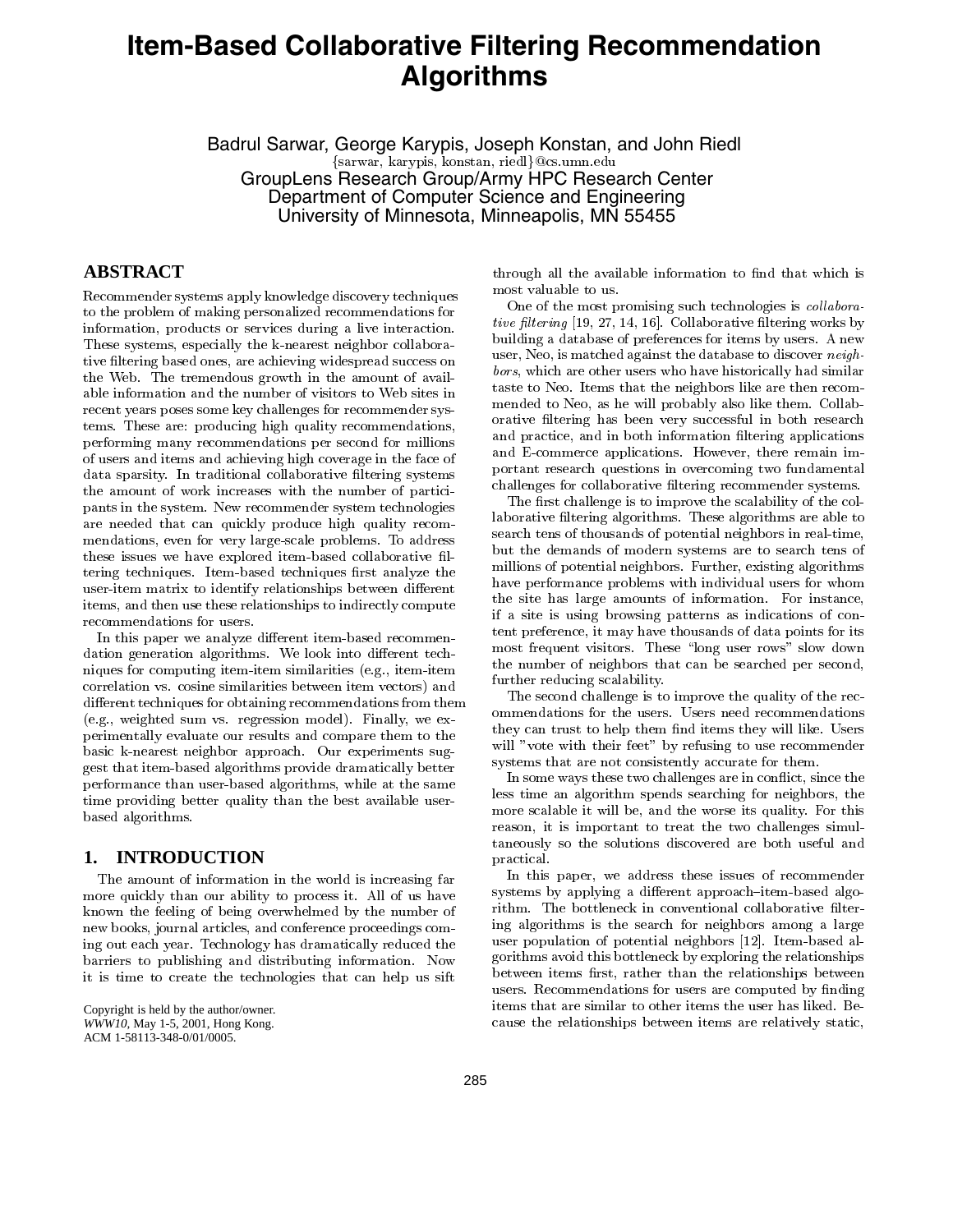item-based algorithms may be able to provide the same quality as the user-based algorithms with less online computation.

# **1.1 Related Work**

In this section we briefly present some of the research literature related to collaborative filtering, recommender systems, data mining and personalization.

Tapestry [10] is one of the earliest implementations of collaborative filtering-based recommender systems. This system relied on the explicit opinions of people from a close-knit community, such as an office workgroup. However, recommender system for large communities cannot depend on each person knowing the others. Later, several ratings-based automated recommender systems were developed. The GroupLens research system [19, 16] provides a pseudonymous collaborative filtering solution for Usenet news and movies. Ringo [27] and Video Recommender [14] are email and webbased systems that generate recommendations on music and movies, respectively. A special issue of Communications of the ACM [20] presents a number of different recommender systems.

Other technologies have also been applied to recommender systems, including Bayesian networks, clustering, and Horting. Bayesian networks create a model based on a training set with a decision tree at each node and edges representing user information. The model can be built off-line over a matter of hours or days. The resulting model is very small, very fast, and essentially as accurate as nearest neighbor methods [6]. Bayesian networks may prove practical for environments in which knowledge of user preferences changes slowly with respect to the time needed to build the model but are not suitable for environments in which user preference models must be updated rapidly or frequently.

Clustering techniques work by identifying groups of users who appear to have similar preferences. Once the clusters are created, predictions for an individual can be made by av eraging the opinions of the other users in that cluster. Some clustering techniques represent each user with partial participation in several clusters. The prediction is then an aver age across the clusters, weighted by degree of participation. Clustering techniques usually produce less-personal recommendations than other methods, and in some cases, the clusters have worse accuracy than nearest neighbor algorithms [6]. Once the clustering is complete, however, performance can be very good, since the size of the group that must be analyzed is much smaller. Clustering techniques can also be applied as a "first step" for shrinking the candidate set in a nearest neighbor algorithm or for distributing nearestneighbor computation across several recommender engines. While dividing the population into clusters may hurt the accuracy or recommendations to users near the fringes of their assigned cluster, pre-clustering may be a worthwhile trade-off between accuracy and throughput.

Horting is a graph-based technique in which nodes are users, and edges between nodes indicate degree of similarity between two users [1]. Predictions are produced by walking the graph to nearby nodes and combining the opinions of the nearby users. Horting differs from nearest neighbor as the graph may be walked through other users who have not rated the item in question, thus exploring transitive relationships that nearest neighbor algorithms do not consider.

In one study using synthetic data, Horting produced better predictions than a nearest neighbor algorithm [1].

Schafer et al., [26] present a detailed taxonomy and examples of recommender systems used in E-commerce and how they can provide one-to-one personalization and at the same can capture customer loyalty. Although these systems have been successful in the past, their widespread use has exposed some of their limitations such as the problems of sparsity in the data set, problems associated with high dimensionality and so on. Sparsity problem in recommender system has been addressed in [23, 11]. The problems associated with high dimensionality in recommender systems have been discussed in [4], and application of dimensionality reduction techniques to address these issues has been investigated in  $\sim$   $\sim$   $\sim$   $\sim$   $\sim$   $\sim$ 

Our work explores the extent to which item-based recommenders, a new class of recommender algorithms, are able to solve these problems.

# **1.2 Contributions**

This paper has three primary research contributions:

- 1. Analysis of the item-based prediction algorithms and identification of different ways to implement its subtasks.
- 2. Formulation of a precomputed model of item similarity to increase the online scalability of item-based recommendations.
- 3. An experimental comparison of the quality of several different item-based algorithms to the classic user-based (nearest neighbor) algorithms.

# **1.3 Organization**

The rest of the paper is organized as follows. The next section provides a brief background in collaborative filtering algorithms. We first formally describe the collaborative filtering process and then discuss its two variants memorybased and model-based approaches. We then present some challenges associated with the memory-based approach. In section 3, we present the item-based approach and describe different sub-tasks of the algorithm in detail. Section 4 describes our experimental work. It provides details of our data sets, evaluation metrics, methodology and results of different experiments and discussion of the results. The final section provides some concluding remarks and directions for future research.

# **2. COLLABORATIVE FILTERING BASED RECOMMENDER SYSTEMS**

Recommender systems systems apply data analysis techniques to the problem of helping users find the items they would like to purchase at E-Commerce sites by producing a predicted likeliness score or a list of  $top-N$  recommended items for a given user. Item recommendations can be made using different methods. Recommendations can be based on demographics of the users, overall top selling items, or past buying habit of users as a predictor of future items. Collaborative Filtering (CF) [19, 27] is the most successful recommendation technique to date. The basic idea of CF-based algorithms is to provide item recommendations or predictions based on the opinions of other like-minded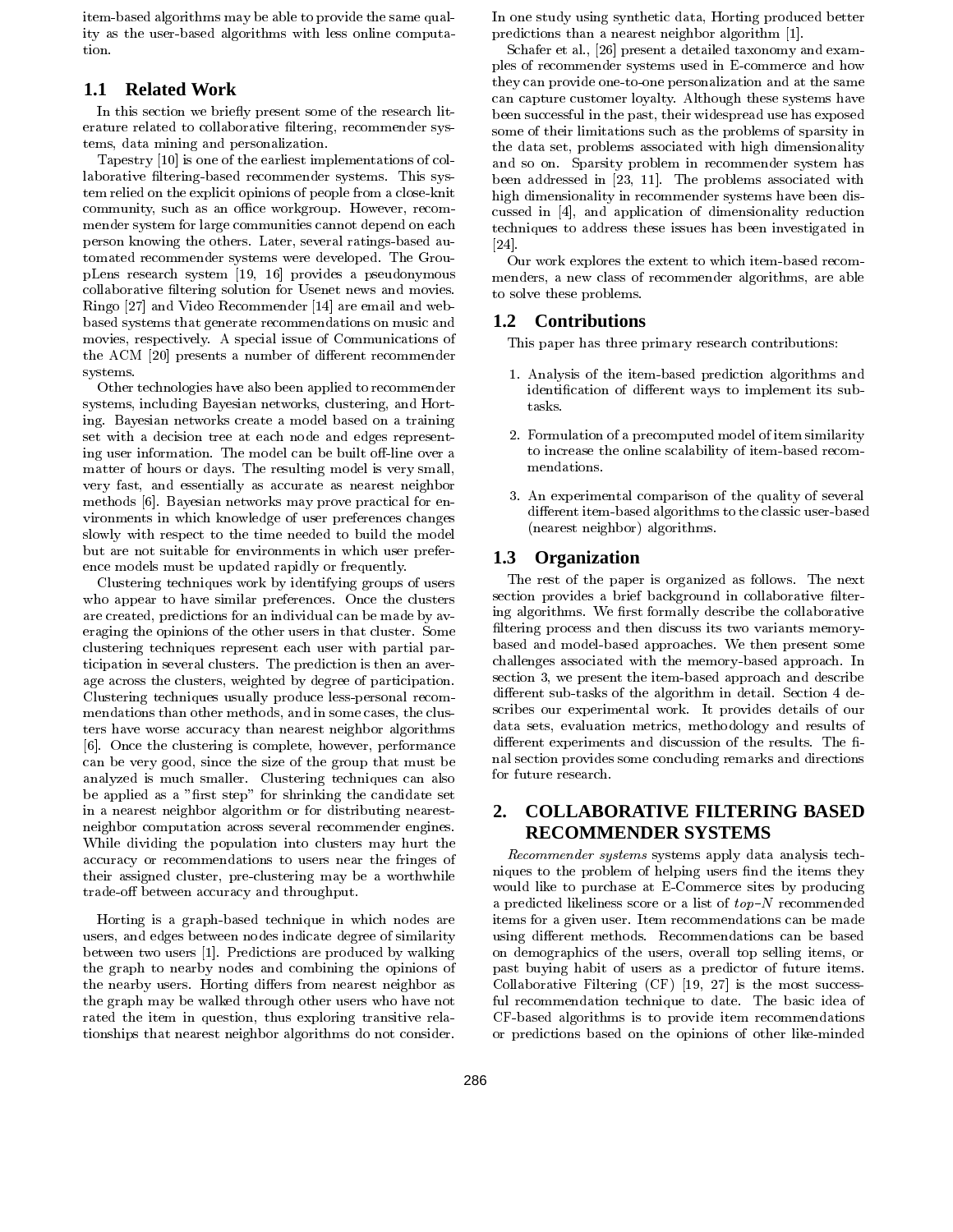users. The opinions of users can be obtained explicitly from the users or by using some implicit measures.

#### *2.0.1 Overview of the Collaborative Filtering Process*

The goal of a collaborative filtering algorithm is to suggest new items or to predict the utility of a certain item for a particular user based on the user's previous likings and the opinions of other like-minded users. In a typical CF scenario, there is a list of m users  $\mathcal{U} = \{u_1, u_2, \ldots, u_m\}$  and a list of *n* items  $\mathcal{I} = \{i_1, i_2, \ldots, i_n\}$ . Each user  $u_i$  has a list , which the user  $\alpha_{ij}$  which the user the user the pressed his/here  $\alpha_{ij}$  and  $\alpha_{ij}$ about. Opinions can be explicitly given by the user as a rating score, generally within a certain numerical scale, or can be implicitly derived from purchase records, by analyzing  $2.0.2$ <br>timing loss, by mining wob by perlinks and so on [28, 16]  $2.0.2$ timing logs, by mining web hyperlinks and so on [28, 16]. Note that  $I_{u_i} \subseteq \mathcal{I}$  and it is possible for  $I_{u_i}$  to be a null-set. There exists a distinguished user  $u_a \in \mathcal{U}$  called the *active* user for whom the task of a collaborative filtering algorithm is to find an item likeliness that can be of two forms.

- Prediction is a numerical value,  $P_{a,j}$ , expressing the predicted likeliness of item  $i_j \notin I_{u_a}$  for the active user  $u_a$ . This predicted value is within the same scale (e.g., from 1 to 5) as the opinion values provided by  $u_a$ .
- Recommendation is a list of N items,  $I_r \subset \mathcal{I}$ , that the active user will like the most. Note that the recommended list must be on items not already purchased by the active user, i.e.,  $I_r \cap I_{u_a} = \Phi$ . This interface of CF algorithms is also known as Top-N recommendation.

Figure 1 shows the schematic diagram of the collaborative ltering process. CF algorithms represent the entire m - n user-item data as a ratings matrix, A. Each entry  $a_{i,j}$  in A represents the preference score (ratings) of the ith user on the jth item. Each individual ratings is within a numerical scale and it can as well be 0 indicating that the user has not yet rated that item. Researchers have devised a num ber of collaborative filtering algorithms that can be divided into two main categories—Memory-based (user-based) and Model-based (item-based) algorithms [6]. In this section we provide a detailed analysis of CF-based recommender system algorithms.

Memory-based Collaborative Filtering Algorithms*.* Memory-based algorithms utilize the entire user-item database to generate a prediction. These systems employ statistical techniques to find a set of users, known as neighbors, that have a history of agreeing with the target user (i.e., they either rate different items similarly or they tend to buy similar set of items). Once a neighborhood of users is formed, these systems use different algorithms to combine the preferences of neighbors to produce a prediction or top-N recommendation for the active user. The techniques, also known as nearest-neighbor or user-based collaborative filtering, are more popular and widely used in practice.

Model-based Collaborative Filtering Algorithms*.* Model-based collaborative filtering algorithms provide item recommendation by first developing a model of user ratings. Algorithms in this category take a probabilistic approach and envision the collaborative filtering process as computing the expected value of a user prediction, given his/her ratings

on other items. The model building process is performed by different machine learning algorithms such as Bayesian network, clustering, and rule-based approaches. The Bayesian network model [6] formulates a probabilistic model for collaborative filtering problem. Clustering model treats collaborative filtering as a classification problem [2, 6, 29] and works by clustering similar users in same class and estimating the probability that a particular user is in a particular class C, and from there computes the conditional probability of ratings. The rule-based approach applies association rule discovery algorithms to find association between co-purchased items and then generates item recommendation based on the strength of the association between items [25].

## *2.0.2 Challenges of User-based Collaborative Filtering Algorithms*

User-based collaborative ltering systems have been very successful in past, but their widespread use has revealed some potential challenges such as:

- Sparsity. In practice, many commercial recommender systems are used to evaluate large item sets (e.g., Ama zon.com recommends books and CDnow.com recom mends music albums). In these systems, even active users may have purchased well under 1% of the items (1% of 2 million books is 20; 000 books). Accordingly, a recommender system based on nearest neighbor algorithms may be unable to make any item recommendations for a particular user. As a result the accuracy of recommendations may be poor.
- Scalability. Nearest neighbor algorithms require computation that grows with both the number of users and the number of items. With millions of users and items, a typical web-based recommender system running existing algorithms will suffer serious scalability problems.

The weakness of nearest neighbor algorithm for large, sparse databases led us to explore alternative recommender system algorithms. Our first approach attempted to bridge the sparsity by incorporating semi-intelligent filtering agents into the system [23, 11]. These agents evaluated and rated each item using syntactic features. By providing a dense ratings set, they helped alleviate coverage and improved quality. The filtering agent solution, however, did not address the fundamental problem of poor relationships among like minded but sparse-rating users. To explore that we took an algorithmic approach and used Latent Semantic Indexing (LSI) to capture the similarity between users and items in a reduced dimensional space [24, 25]. In this paper we look into another technique, the model-based approach, in addressing these challenges, especially the scalability challenge. The main idea here is to analyze the user-item repre sentation matrix to identify relations between different items and then to use these relations to compute the prediction score for a given user-item pair. The intuition behind this approach is that a user would be interested in purchasing items that are similar to the items the user liked earlier and would tend to avoid items that are similar to the items the user didn't like earlier. These techniques don't require to identify the neighborhood of similar users when a rec ommendation is requested; as a result they tend to produce much faster recommendations. A number of different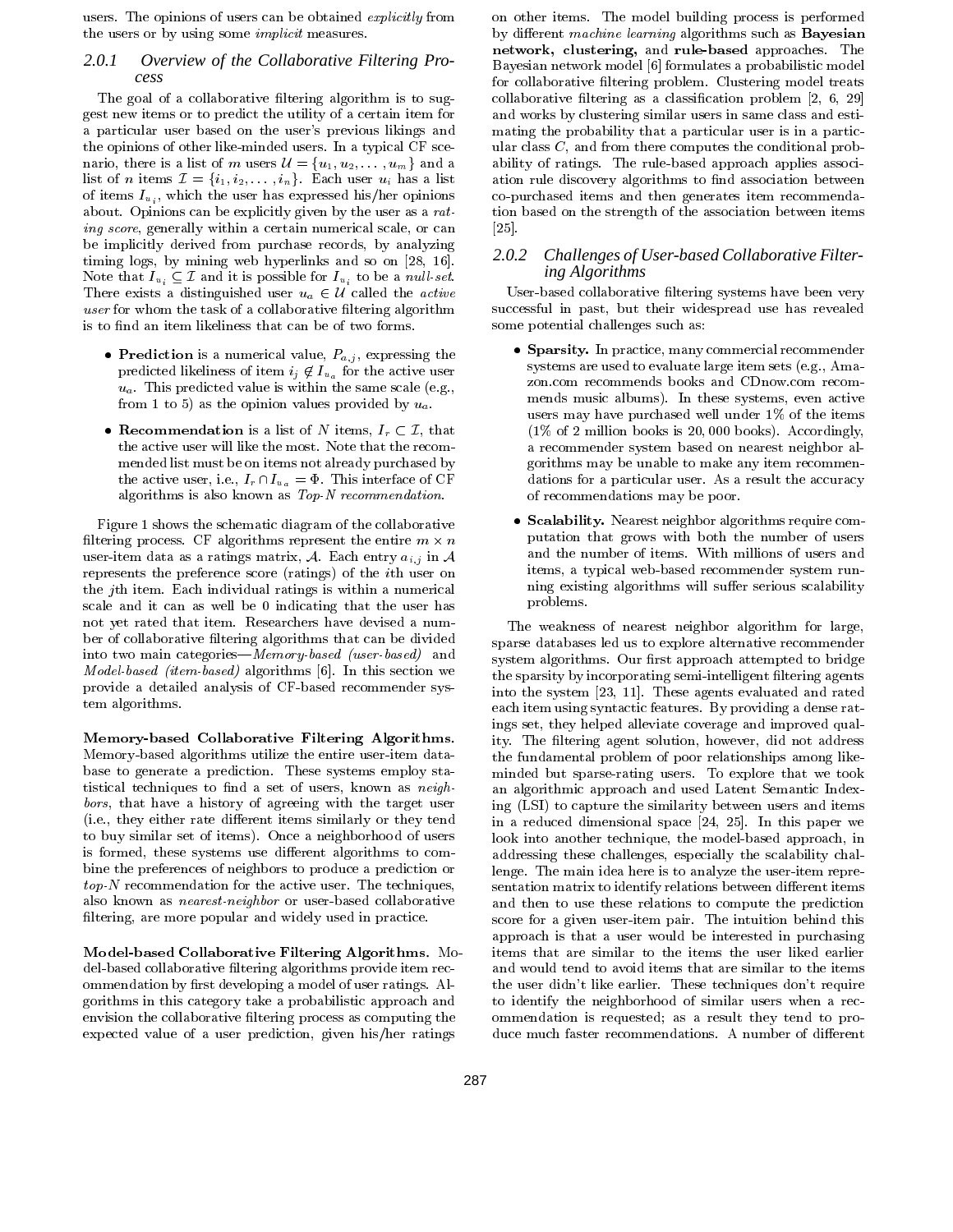

Figure 1: The Collaborative Filtering Process.

schemes have been proposed to compute the association between items ranging from probabilistic approach [6] to more traditional item-item correlations [15, 13]. We present a detailed analysis of our approach in the next section.

# **3. ITEM-BASED COLLABORATIVE FILT-ERING ALGORITHM**

In this section we study a class of item-based recommendation algorithms for producing predictions to users. Unlike the user-based collaborative filtering algorithm discussed in Section 2, the item-based approach looks into the set of items the target user has rated and computes how similar they are to the target item  $i$  and then selects  $k$  most similar items  $\{i_1, i_2, \ldots, i_k\}$ . At the same time their corresponding similarities  $\{s_{i1}, s_{i2}, \ldots, s_{ik}\}$  are also computed. Once the most similar items are found, the prediction is then computed by taking a weighted average of the target user's ratings on these similar items. We describe these two aspects, namely, the similarity computation and the prediction generation in details here.

# **3.1 Item Similarity Computation**

One critical step in the item-based collaborative filtering algorithm is to compute the similarity between items and then to select the most similar items. The basic idea in similarity computation between two items  $i$  and  $j$  is to first isolate the users who have rated both of these items and then to apply a similarity computation technique to determine the similarity  $s_{i,j}$ . Figure 2 illustrates this process; here the matrix rows represent users and the columns represent

There are a number of different ways to compute the similarity between items. Here we present three such methods. These are cosine-based similarity, correlation-based similarity and adjusted-cosine similarity.

#### *3.1.1 Cosine-based Similarity*

In this case, two items are thought of as two vectors in the  $m$  dimensional user-space. The similarity between them is measured by computing the cosine of the angle between these two vectors. Formally, in the m - n ratings matrix in Figure 2, similarity between items  $i$  and  $j$ , denoted by

 $sim(i, j)$  is given by

$$
sim(i,j) = \cos(\vec{i},\vec{j}) = \frac{\vec{i} \cdot \vec{j}}{\|\vec{i}\|_2 \ast \|\vec{j}\|_2}
$$

where "." denotes the dot-product of the two vectors.

#### *3.1.2 Correlation-based Similarity*

In this case, similarity between two items  $i$  and  $j$  is measured by computing the *Pearson-r* correlation  $corr_{i,j}$ . To make the correlation computation accurate we must first isolate the co-rated cases (i.e., cases where the users rated both *i* and *j*) as shown in Figure 2. Let the set of users who both rated i and j are denoted by  $U$  then the correlation similarity is given by

$$
sim(i,j) = \frac{\sum_{u \in U} (R_{u,i} - \bar{R_i}) (R_{u,j} - \bar{R_j})}{\sqrt{\sum_{u \in U} (R_{u,i} - \bar{R_i})^2} \sqrt{\sum_{u \in U} (R_{u,j} - \bar{R_j})^2}}.
$$

Here  $R_{u,i}$  denotes the rating of user u on item  $i, R_i$  is the average rating of the i-th item.

#### *3.1.3 Adjusted Cosine Similarity*

One fundamental difference between the similarity computation in user-based CF and item-based CF is that in case of user-based CF the similarity is computed along the rows of the matrix but in case of the item-based CF the similarity is computed along the columns, i.e., each pair in the co-rated set corresponds to a different user (Figure 2). Computing similarity using basic cosine measure in item-based case has one important drawback—the differences in rating scale between different users are not taken into account. The adjusted cosine similarity offsets this drawback by subtracting the corresponding user average from each co-rated pair. Formally, the similarity between items  $i$  and  $j$  using this scheme is given by

$$
sim(i,j) = \frac{\sum_{u \in U} (R_{u,i} - \bar{R_u})(R_{u,j} - \bar{R_u})}{\sqrt{\sum_{u \in U} (R_{u,i} - \bar{R_u})^2} \sqrt{\sum_{u \in U} (R_{u,j} - \bar{R_u})^2}}.
$$

Here  $R_u$  is the average of the u-th user's ratings.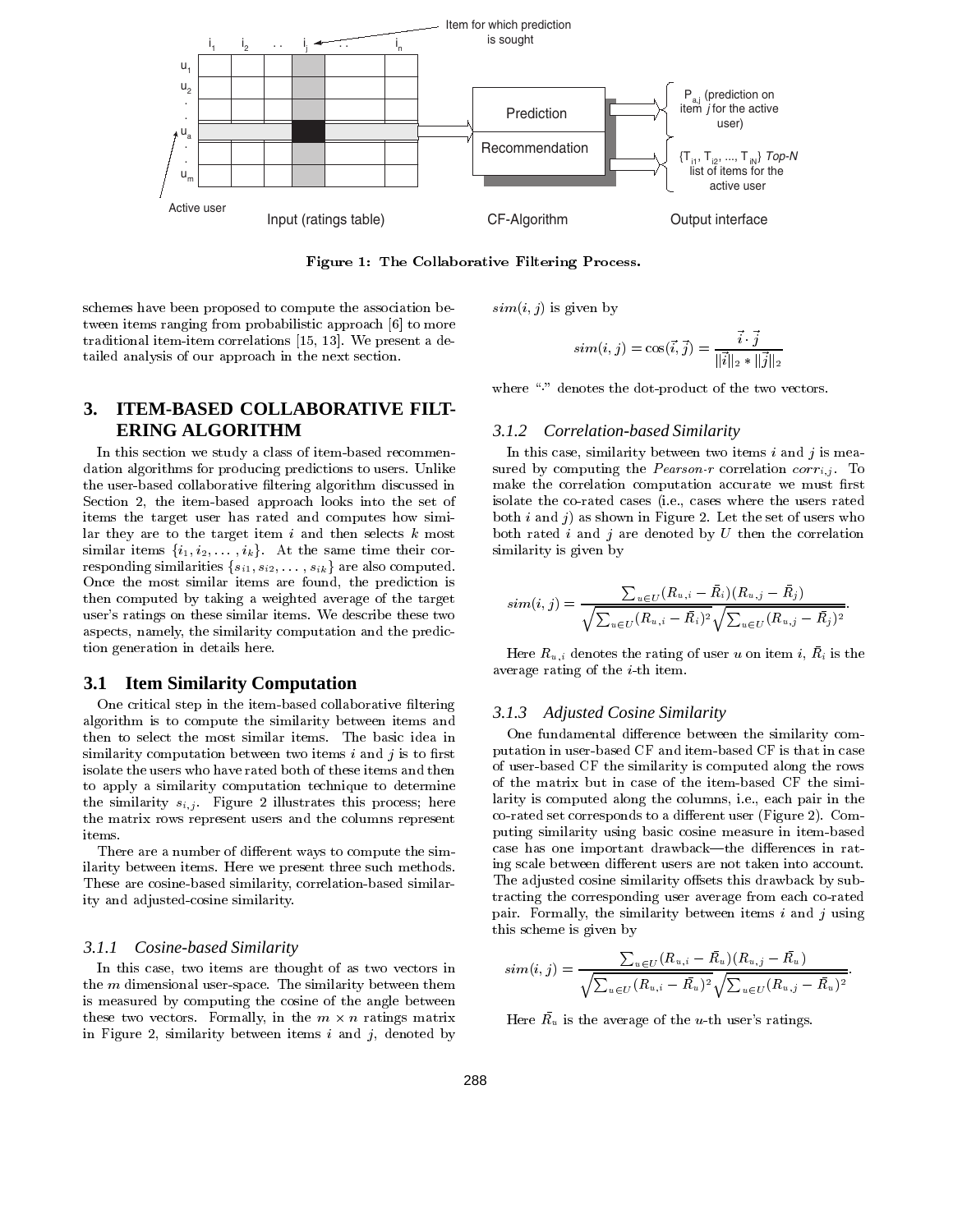

Figure 2: Isolation of the co-rated items and similarity computation

# **3.2 Prediction Computation**

The most important step in a collaborative filtering system is to generate the output interface in terms of prediction. Once we isolate the set of most similar items based on the similarity measures, the next step is to look into the target users ratings and use a technique to obtain predictions. Here we consider two such techniques.

#### *3.2.1 Weighted Sum*

As the name implies, this method computes the prediction on an item  $i$  for a user  $u$  by computing the sum of the ratings given by the user on the items similar to  $i$ . Each ratings is weighted by the corresponding similarity  $s_{i,j}$  between items  $i$  and  $j$ . Formally, using the notion shown in Figure 3 we can denote the prediction  $P_{u,i}$  as

$$
{P_{u,i}} = \frac{{\sum\nolimits_{\rm all\ similar\ items,\ N} {{\left( {{s_{i,N}}*{R_{u,N}}} \right)} } }}{{\sum\nolimits_{\rm all\ similar\ items,\ N} { {\left( {{\left| {{s_{i,N}}} \right|} \right)} } } }}
$$

Basically, this approach tries to capture how the active user rates the similar items. The weighted sum is scaled by the sum of the similarity terms to make sure the prediction is within the predefined range.

#### *3.2.2 Regression*

This approach is similar to the weighted sum method but instead of directly using the ratings of similar items it uses an approximation of the ratings based on regression model. In practice, the similarities computed using cosine or cor relation measures may be misleading in the sense that two rating vectors may be distant (in Euclidean sense) yet may have very high similarity. In that case using the raw ratings of the "so-called" similar item may result in poor prediction. The basic idea is to use the same formula as the weighted sum technique, but instead of using the similar item  $N$ 's " $\rm{raw"}$  ratings values  $R_{u,N}$ 's, this model uses their approximated values  $R_{u,N}$  based on a linear regression model. If we denote the respective vectors of the target item  $i$  and the similar item  $N$  by  $R_i$  and  $R_N$  the linear regression model can be expressed as

$$
\bar{R_N^{'}} = \alpha \bar{R}_i + \beta + \epsilon
$$

The regression model parameters  $\alpha$  and  $\beta$  are determined by going over both of the rating vectors.  $\epsilon$  is the error of the regression model.

# **3.3 Performance Implications**

The largest E-Commerce sites operate at a scale that stresses the direct implementation of collaborative filtering. In neighborhood-based CF systems, the neighborhood formation process, especially the user-user similarity computation step turns out to be the performance bottleneck, which in turn can make the whole process unsuitable for real-time recommendation generation. One way of ensuring high scalability is to use a model-based approach. Model-based systems have the potential to contribute to recommender systems to operate at a high scale. The main idea here to isolate the neighborhood generation and prediction generation steps.

In this paper, we present a model-based approach to precompute item-item similarity scores. The similarity computation scheme is still correlation-based but the computation is performed on the item space. In a typical E-Commerce scenario, we usually have a set of item that is static com pared to the number of users that changes most often. The static nature of items leads us to the idea of precomputing the item similarities. One possible way of precomputing the item similarities is to compute all-to-all similarity and then performing a quick table look-up to retrieve the re quired similarity values. This method, although saves time, requires an  $\mathcal{O}(n^-)$  space for n items.

The fact that we only need a small fraction of similar items to compute predictions leads us to an alternate model-based scheme. In this scheme, we retain only a small number of similar items. For each item  $i$  we compute the k most similar items, where  $k \ll n$  and record these item numbers and their similarities with  $j$ . We term  $k$  as the model size. Based on this model building step, our prediction generation algorithm works as follows. For generating predictions for a user  $u$  on item  $i$ , our algorithm first retrieves the precomputed  $k$  most similar items corresponding to the target item  $i$ . Then it looks how many of those  $k$  items were purchased by the user  $u$ , based on this intersection then the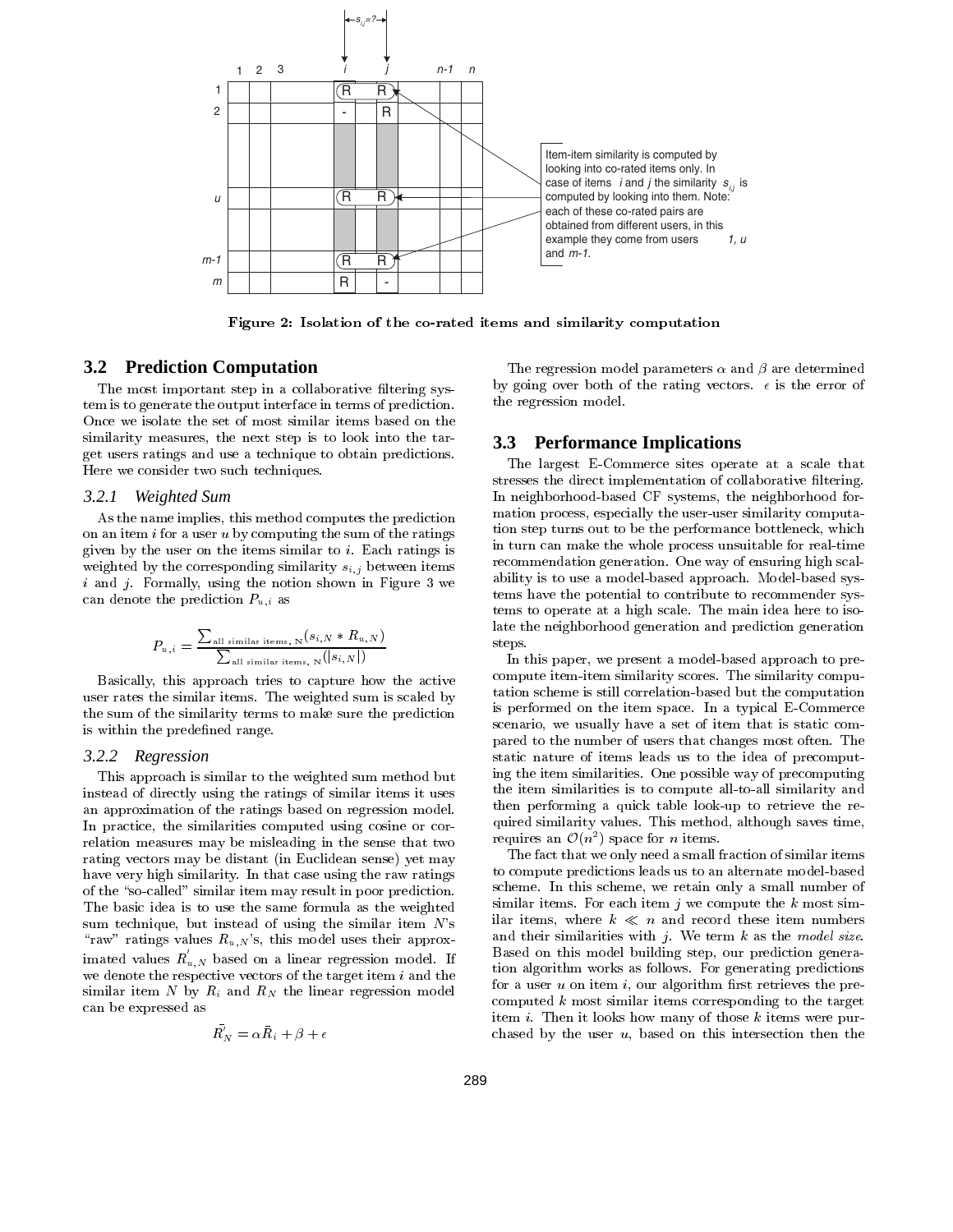

Figure 3: Item-based collaborative filtering algorithm. The prediction generation process is illustrated for 5 neighbors

prediction is computed using basic item-based collaborative filtering algorithm.

We observe a quality-performance trade-off here: to ensure good quality we must have a large model size, which leads to the performance problems discussed above. In one extreme, we can have a model size of  $n$ , which will ensure the exact same quality as the original scheme but will have high space complexity. However, our model building step ensures that we retain the most similar items. While generating predictions, these items contribute the most to the prediction scores. Accordingly, we hypothesize that this model-based approach will provide reasonably good prediction quality with even a small model size and hence provide a good performance. We experimentally validate our hypothesis later in this paper. In particular, we experiment with the model size by varying the number of similar items to be stored. Then we perform experiments to compute prediction and response-time to determine the impact of the model size on quality and performance of the whole system.

# **4. EXPERIMENTAL EVALUATION**

#### **4.1 Data set**

We used experimental data from our research website to evaluate different variants of item-based recommendation algorithms.

Movie data*.* We used data from our MovieLens recom mender system. MovieLens is a web-based research recommender system that debuted in Fall 1997. Each week hun dreds of users visit MovieLens to rate and receive recommendations for movies. The site now has over 43000 users who have expressed opinions on  $3500+$  different movies. We randomly selected enough users to obtain 100; 000 ratings from the database (we only considered users that had rated 20 or more movies). We divided the database into a training set and a test set. For this purpose, we introduced a variable that determines what percentage of data is used as training and test sets; we call this variable  $x$ . A value of  $x = 0.8$  would indicate 80% of the data was used as training set and 20% of the data was used as test set. The data set was converted into a user-item matrix A that had 943

rows (i.e., 943 users) and 1682 columns (i.e., 1682 movies that were rated by at least one of the users). For our ex periments, we also take another factor into consideration, sparsity level of data sets. For the data matrix  $R$  This is defined as  $1 - \frac{total entries}{total entries}$ . The sparsity level of the Movie data set is, therefore,  $1 - \frac{1}{943 \times 1682}$ , which is 0.9369. The paper we term paper we the set as ML. This data set as ML.

## **4.2 Evaluation Metrics**

Recommender systems research has used several types of measures for evaluating the quality of a recommender system. They can be mainly categorized into two classes:

• *Statistical accuracy metrics* evaluate the accuracy of a system by comparing the numerical recommendation scores against the actual user ratings for the user-item pairs in the test dataset. Mean Absolute Error (MAE) between ratings and predictions is a widely used metric. MAE is a measure of the deviation of recommendations from their true user-specied values. For each ratings-prediction pair  $\langle p_i, q_i \rangle$  this metric treats the absolute error between them, i.e.,  $|p_i - q_i|$  equally. The MAE is computed by first summing these absolute errors of the N corresponding ratings-prediction pairs and then computing the average. Formally,

$$
MAE = \frac{\sum_{i=1}^{N} |p_i - q_i|}{N}
$$

The lower the MAE, the more accurately the recommendation engine predicts user ratings. Root Mean Squared Error (RMSE), and Correlation are also used as statistical accuracy metric.

 $\bullet$  *Decision support accuracy metrics* evaluate how effective a prediction engine is at helping a user select highquality items from the set of all items. These metrics assume the prediction process as a binary operationeither items are predicted (good) or not (bad). With this observation, whether a item has a prediction score of  $1.5$  or  $2.5$  on a five-point scale is irrelevant if the user only chooses to consider predictions of 4 or higher. The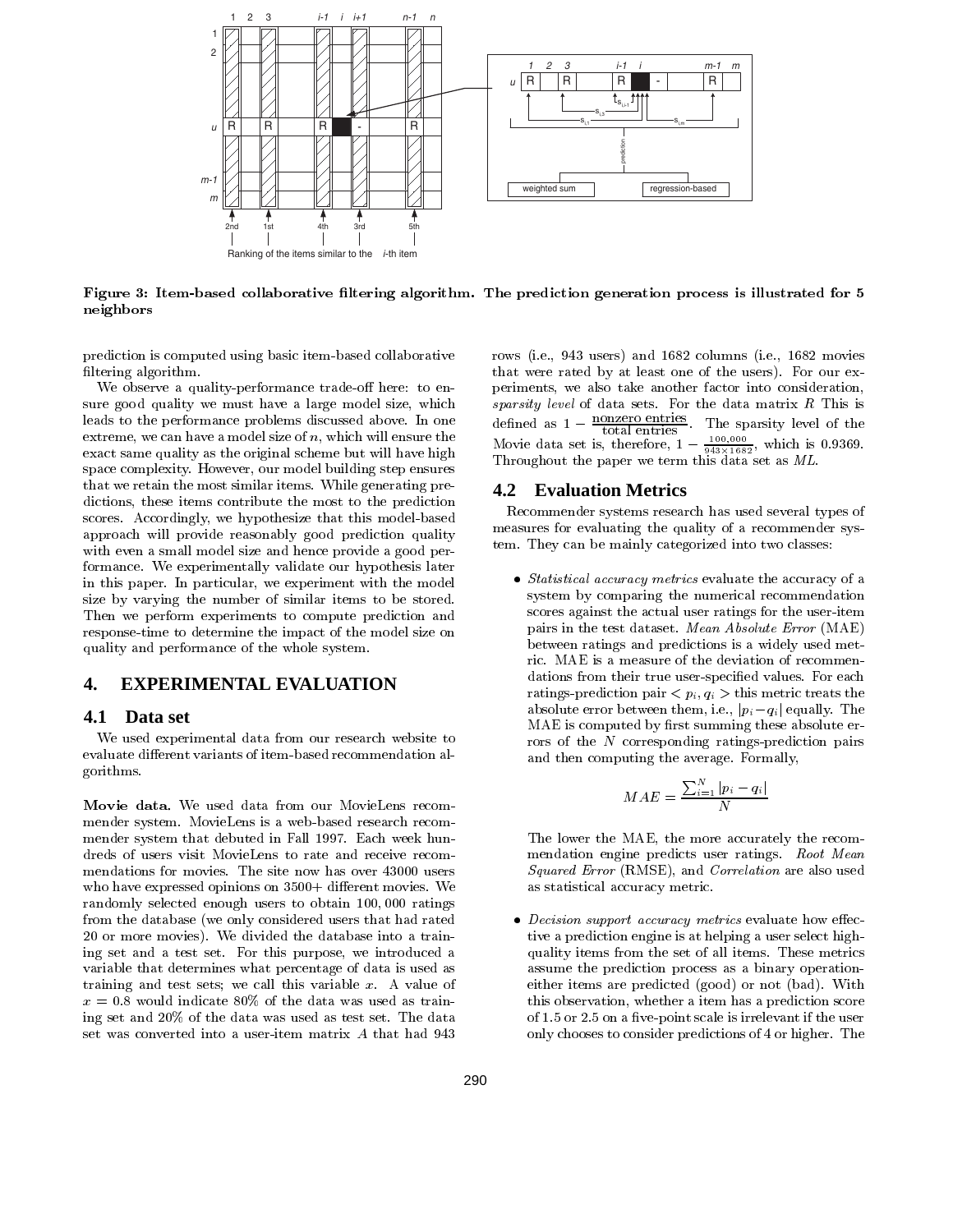most commonly used decision support accuracy metrics are reversal rate, weighted errors and ROC sensitivity [23].

We used MAE as our choice of evaluation metric to report prediction experiments because it is most commonly used and easiest to interpret directly. In our previous experiments [23] we have seen that MAE and ROC provide the same ordering of different experimental schemes in terms of prediction quality.

#### *4.2.1 Experimental Procedure*

*Experimental steps.* We started our experiments by first dividing the data set into a training and a test portion. Before starting full experimental evaluation of different algorithms we determined the sensitivity of different parameters to different algorithms and from the sensitivity plots we fixed the optimum values of these parameters and used them for the rest of the experiments. To determine the parameter sensitivity, we work only with the training data and further subdivide it into a training and test portion and carried on our experiments on them. For conducted a 10-fold cross validation of our experiments by randomly choosing different training and test sets each time and taking the average of the MAE values.

*Benchmark user-based system.* To compare the performance of item-based prediction we also entered the training 4.3.2 ratings set into a collaborative filtering recommendation engine that employs the Pearson nearest neighbor algorithm (user-user). For this purpose we implemented a flexible prediction engine that implements user-based CF algorithms. We tuned the algorithm to use the best published Pearson nearest neighbor algorithm and configured it to deliver the highest quality prediction without concern for performance (i.e., it considered every possible neighbor to form optimal neighborhoods).

*Experimental platform.* All our experiments were imple mented using  $C$  and compiled using optimization flag  $-06$ . We ran all our experiments on a linux based PC with Intel Pentium III processor having a speed of 600 MHz and 2GB of RAM.

# **4.3 Experimental Results**

In this section we present our experimental results of applying item-based collaborative ltering techniques for generating predictions. Our results are mainly divided into two parts-quality results and performance results. In assessing the quality of recommendations, we first determined the sensitivity of some parameters before running the main experiment. These parameters include the neighborhood size, the value of the training/test ratio  $x$ , and effects of different similarity measures. For determining the sensitivity of various parameters, we focused only on the training data set and further divided it into a *training* and a test portion and used them to learn the parameters.

#### *4.3.1 Effect of Similarity Algorithms*

We implemented three different similarity algorithms basic cosine, adjusted cosine and correlation as described in Section 3.1 and tested them on our data sets. For each simi-

#### **Relative performance of different similarity measures**



Figure 4: Impact of the similarity computation measure on item-based collaborative filtering algorithm.

larity algorithms, we implemented the algorithm to compute the neighborhood and used weighted sum algorithm to generate the prediction. We ran these experiments on our training data and used test set to compute Mean Absolute Error (MAE). Figure 4 shows the experimental results. It can be observed from the results that offsetting the user-average for cosine similarity computation has a clear advantage, as the MAE is signicantly lower in this case. Hence, we select the adjusted cosine similarity for the rest of our experiments.

#### *4.3.2 Sensitivity of Training/Test Ratio*

To determine the sensitivity of density of the data set, we carried out an experiment where we varied the value of x from 0:2 to 0:9 in an increment of 0:1. For each of these training/test ratio values we ran our experiments using the two prediction generation techniques-basic weighted sum and regression based approach. Our results are shown in Figure 5. We observe that the quality of prediction increase as we increase x. The regression-based approach shows better results than the basic scheme for low values of  $x$  but as we increase x the quality tends to fall below the basic scheme. From the curves, we select  $x = 0.8$  as an optimum value for our subsequent experiments.

#### *4.3.3 Experiments with neighborhood size*

The size of the neighborhood has signicant impact on the prediction quality [12]. To determine the sensitivity of this parameter, we performed an experiment where we varied the number of neighbors to be used and computed MAE. Our results are shown in Figure 5.We can observe that the size of neighborhood does affect the quality of prediction. But the two methods show different types of sensitivity. The basic item-item algorithm improves as we increase the neighborhood size from 10 to 30, after that the rate of increase diminishes and the curve tends to be flat. On the other hand, the regression-based algorithm shows decrease in prediction quality with increased number of neighbors. Considering both trends we select 30 as our optimal choice of neighborhood size.

#### *4.3.4 Quality Experiments*

Once we obtain the optimal values of the parameters, we compare both of our item-based approaches with the benchmark user-based algorithm. We present the results in Fig ure 6. It can be observed from the charts that the basic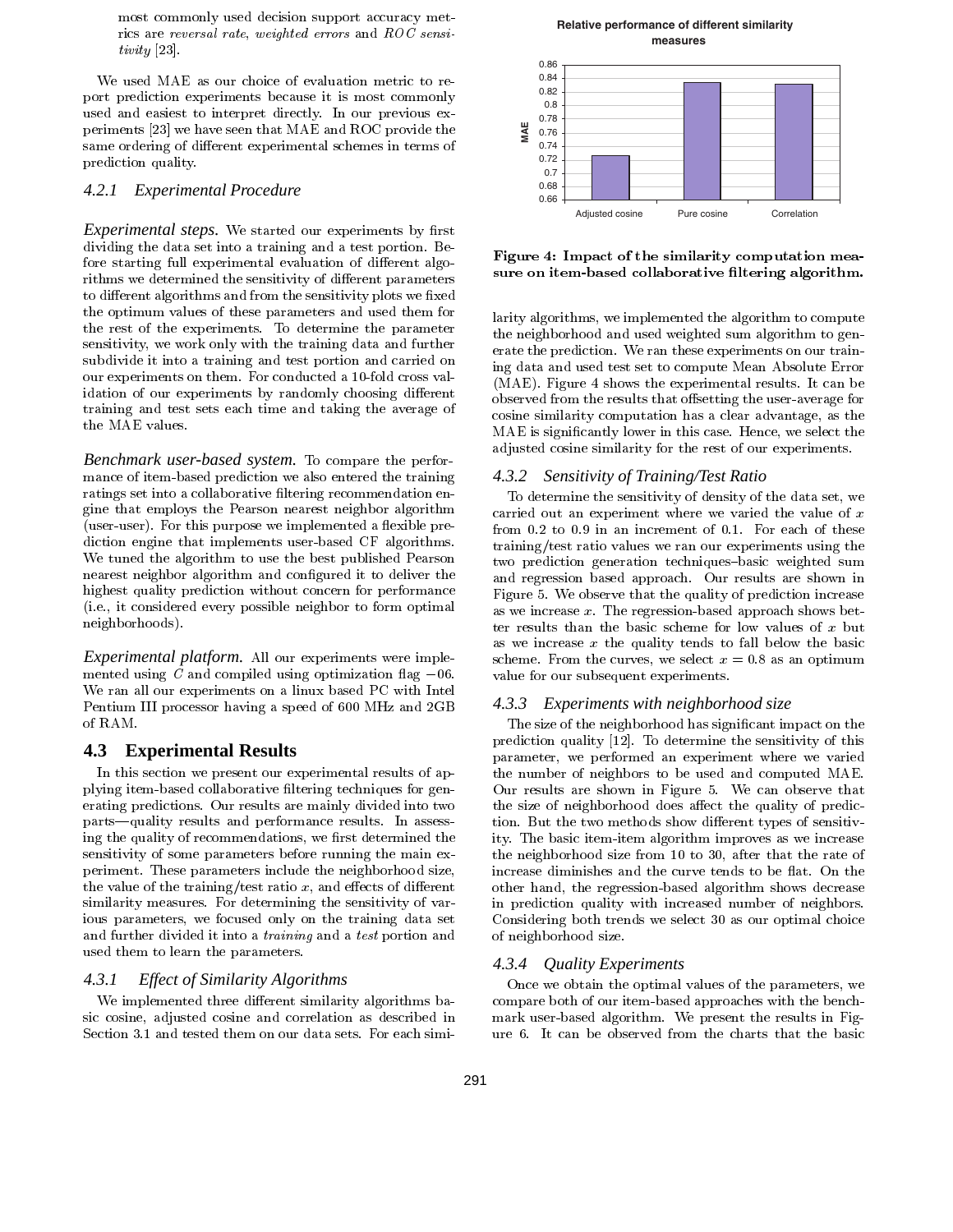

Figure 5: Sensitivity of the parameter  $x$  on the neighborhood size

 $0.82$ 0.84

**MAE**

item-item algorithm out performs the user based algorithm at all values of x (neighborhood size  $=$  30) and all values of neighborhood size  $(x = 0.8)$ . For example, at  $x = 0.5$  useruser scheme has an MAE of 0:755 and item-item scheme shows an MAE of 0:749. Similarly at a neighborhood size of 60 user-user and item-item schemes show MAE of 0:732 and 0:726 respectively. The regression-based algorithm, how ever, shows interesting behavior. At low values of  $x$  and at low neighborhood size it out performs the other two algorithms, but as the density of the data set is increased or as we add more neighbors it performs worse, even com pared to the user-based algorithm. We also compared our algorithms against the naive nonpersonalized algorithm described in [12].

We draw two conclusions from these results. First, itembased algorithms provide better quality than the user-based algorithms at all sparsity levels. Second, regression-based algorithms perform better with very sparse data set, but as we add more data the quality goes down. We believe this happens as the regression model suffers from data overfitting at high density levels.

#### *4.3.5 Performance Results*

After showing that the item-based algorithm provides better quality of prediction than the user-based algorithm, we focus on the scalability issues. As discussed earlier, itembased similarity is more static and allows us to precompute the item neighborhood. This precomputation of the model has certain performance benefits. To make the system even more scalable we looked into the sensitivity of the model size and then looked into the impact of model size on the response time and throughput.

# **4.4 Sensitivity of the Model Size**

To experimentally determine the impact of the model size on the quality of the prediction, we selectively varied the number of items to be used for similarity computation from  $25$  to  $200$  in an increment of  $25$ . A model size of  $l$  means that we only considered *l* best similarity values for model building and later used  $k$  of them for the prediction generation process, where  $k < l$ . Using the training data set we precomputed the item similarity using different model sizes and then used only the weighted sum prediction generation technique to provide the predictions. We then used the test data

**(at selected train/test ratio)**

**Sensitivity of the model size**



Figure 7: Sensitivity of the model size on item-based collaborative ltering algorithm

set to compute MAE and plotted the values. To compare with the full model size (i.e., model size  $=$  no. of items) we also ran the same test considering all similarity values and picked best k for prediction generation. We repeated the entire process for three different  $x$  values (training/test ratios). Figure 7 shows the plots at different  $x$  values. It can be observed from the plots that the MAE values get better as we increase the model size and the improvements are drastic at the beginning, but gradually slow down as we increase the model size. The most important observation from these plots is the high accuracy that can be achieved using only a fraction of items. For example, at  $x = 0.3$  the full item-item scheme provided an MAE of 0:7873, but using a model size of only 25, we were able to achieve an MAE value of 0.842. At  $x = 0.8$  these numbers are even more appealing-for the full item-item we had an MAE of 0.726 but using a model size of only 25 we were able to obtain an MAE of 0:754, and using a model size of 50 the MAE was 0.738. In other words, at  $x = 0.8$  we were within 96% and 98:3% of the full item-item scheme's accuracy using only 1:9% and 3% of the items, respectively!

This model size sensitivity has important performance implications. It appears from the plots that it is useful to precompute the item similarities using only a fraction of items and yet possible to obtain good prediction quality.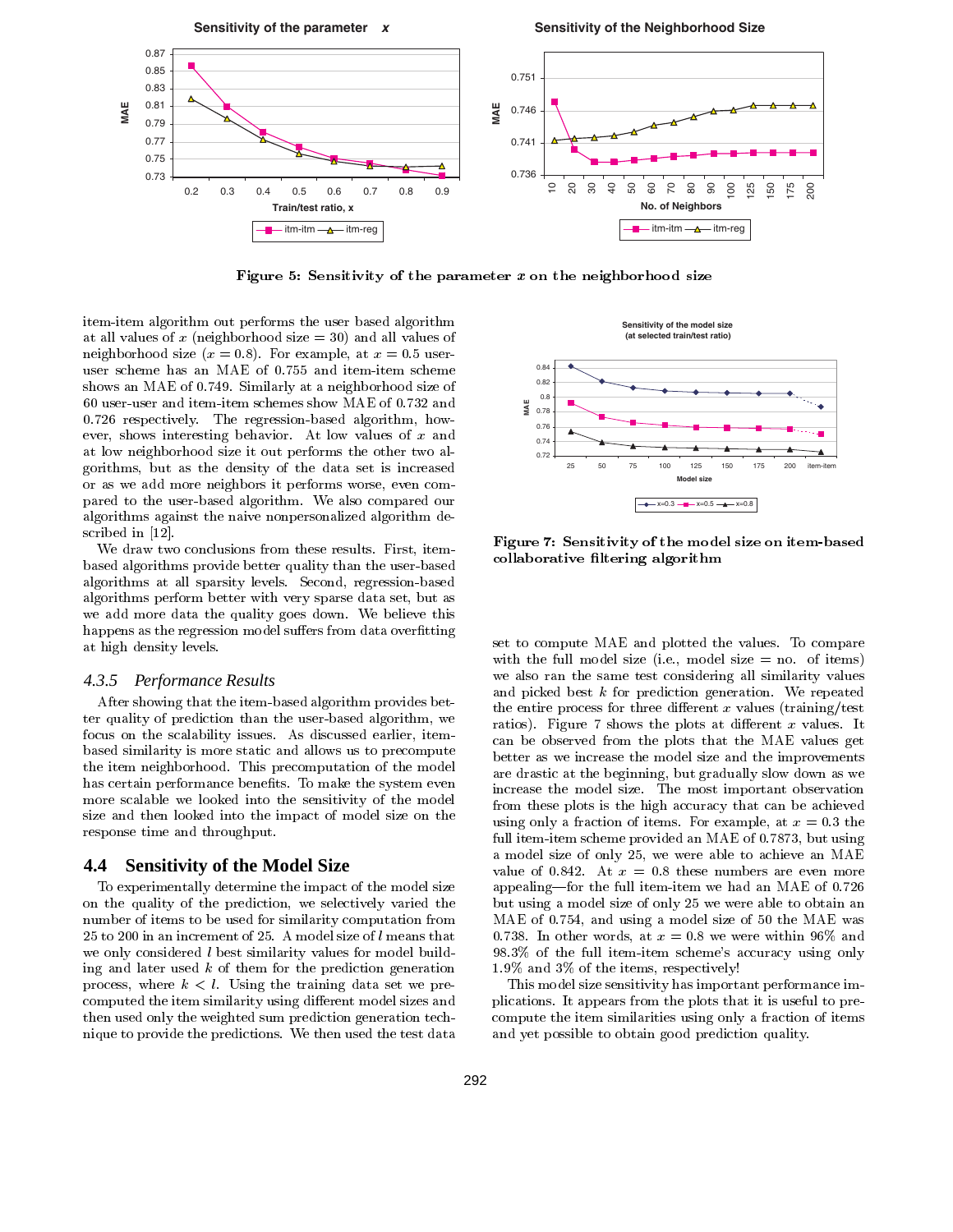

Figure 6: Comparison of prediction quality of *item-item* and user-user collaborative filtering algorithms. We compare prediction qualities at  $x = 0.2, 0.5, 0.8$  and 0.9.

# *4.4.1 Impact of the model size on run-time and throughput*

Given the quality of prediction is reasonably good with small model size, we focus on the run-time and throughput of the system. We recorded the time required to generate predictions for the entire test set and plotted them in a chart with varying model size. We plotted the run time at different  $x$  values. Figure 8 shows the plot. Note here that at  $x = 0.25$  the whole system has to make prediction for  $\overline{5}$ . 25; 000 test cases. From the plot we observe a substantial difference in the run-time between the small model size and the full item-item prediction case. For  $x = 0.25$  the run-time is 2:002 seconds for a model size of 200 as opposed to 14:11 for the basic item-item case. This difference is even more prominent with  $x = 0.8$  where a model size of 200 requires only 1:292 seconds and the basic item-item case requires  $36.34$  seconds.

These run-time numbers may be misleading as we com puted them for different training/test ratios where the workload size, i.e., number of predictions to be generated is different (recall that at  $x = 0.3$  our algorithm uses 30,000 ratings as training data and uses the rest of 70; 000 ratings as test data to compare predictions generated by the system to the actual ratings). To make the numbers comparable we compute the throughput (predictions generated per second) for the model based and basic item-item schemes. Figure 8 charts these results. We see that for  $x = 0.3$  and at a model size of 100 the system generates 70; 000 ratings in 1:487 seconds producing a throughput rate of 47; 361 where as the basic item-item scheme produced a throughput of 4961 only. At  $x = 0.8$  these two numbers are 21,505 and 550 respectively.

#### **4.5 Discussion**

From the experimental evaluation of the item-item collaborative ltering scheme we make some important observa tions. First, the item-item scheme provides better quality of predictions than the use-user (k-nearest neighbor) scheme. The improvement in quality is consistent over different neighborhood size and training/test ratio. However, the improve ment is not signicantly large. The second observation is that the item neighborhood is fairly static, which can be potentially pre-computed, which results in very high online performance. Furthermore, due to the model-based approach, it is possible to retain only a small subset of items and produce reasonably good prediction quality. Our ex perimental results support that claim. Therefore, the itemitem scheme is capable in addressing the two most important challenges of recommender systems for E-Commerce-quality of prediction and high performance.

# **5. CONCLUSION**

Recommender systems are a powerful new technology for extracting additional value for a business from its user databases. These systems help users find items they want to buy from a business. Recommender systems benefit users by enabling them to find items they like. Conversely, they help the business by generating more sales. Recommender systems are rapidly becoming a crucial tool in E-commerce on the Web. Recommender systems are being stressed by the huge volume of user data in existing corporate databases, and will be stressed even more by the increasing volume of user data available on the Web. New technologies are needed that can dramatically improve the scalability of recommender systems.

In this paper we presented and experimentally evaluated a new algorithm for CF-based recommender systems. Our results show that item-based techniques hold the promise of allowing CF-based algorithms to scale to large data sets and at the same time produce high-quality recommendations.

# **6. ACKNOWLEDGMENTS**

Funding for this research was provided in part by the National Science Foundation under grants IIS 9613960, IIS 9734442, and IIS 9978717 with additional funding by Net Perceptions Inc. This work was also supported by NSF CCR-9972519, EIA-9986042, ACI-9982274 by Army Research Office contract  $DA/DAAG55-98-1-0441$ , by the DOE ASCI program andby Army High Performance Computing Re search Center contract number DAAH04-95-C-0008. Access to computing facilities was provided by AHPCRC, Minnesota Supercomputer Institute. We like to thank anonymous reviewers for their valuable comments.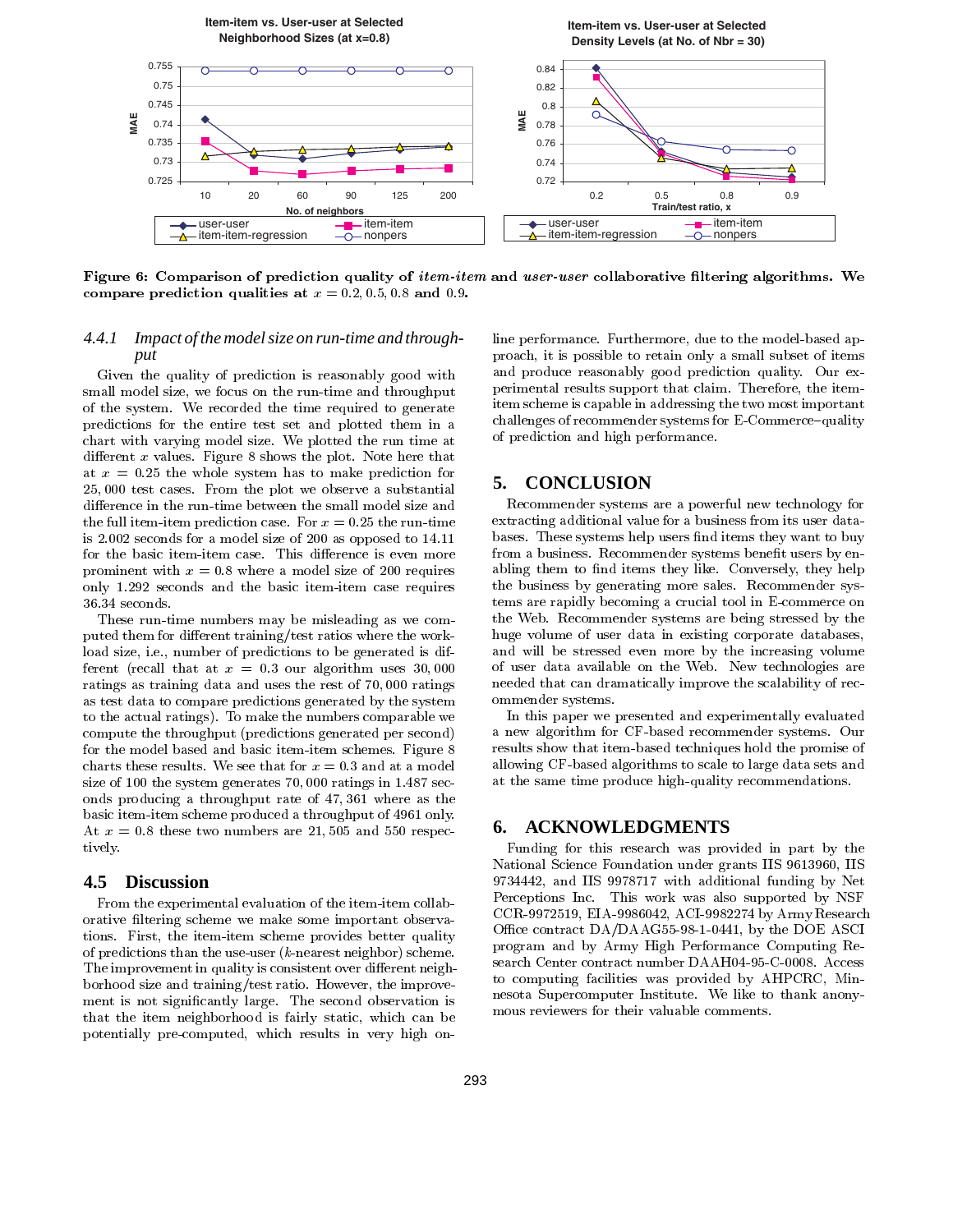

Figure 8: Recommendation time and throughput comparison between model-based scheme and full item-item scheme. The comparisons are shown at three different  $x$  values.

# **7. REFERENCES**

- [1] Aggarwal, C. C., Wolf, J. L., Wu, K., and Yu, P. S. (1999). Horting Hatches an Egg: A New Graph-theoretic Approach to Collaborative Filtering. In Proceedings of the ACM KDD'99 Conference. San Diego, CA. pp. 201-212.
- [2] Basu, C., Hirsh, H., and Cohen, W. (1998). Recommendation as Classication: Using Social and Content-based Information in Recommendation. In Recommender System Workshop'98. pp. 11-15.
- [3] Berry, M. W., Dumais, S. T., and O'Brian, G. W. (1995). Using Linear Algebra for Intelligent Information Retrieval. SIAM Review, 37(4), pp.
- [4] Billsus, D., and Pazzani, M. J. (1998). Learning Collaborative Information Filters. In Proceedings of ICML '98. pp. 46-53.
- [5] Brachman, R., J., Khabaza, T., Kloesgen, W., Piatetsky-Shapiro, G., and Simoudis, E. 1996. Mining Business Databases. Communications of the ACM,  $39(11)$ , pp. 42-48, November.
- [6] Breese, J. S., Heckerman, D., and Kadie, C. (1998). Empirical Analysis of Predictive Algorithms for Collaborative Filtering. In Proceedings of the 14th Conference on Uncertainty in Artificial Intelligence, pp. 43-52.
- [7] Cureton, E. E., and D'Agostino, R. B. (1983). Factor Analysis: An Applied Approach. Lawrence Erlbaum associates pubs. Hillsdale, NJ.
- [8] Deerwester, S., Dumais, S. T., Furnas, G. W., Landauer, T. K., and Harshman, R. (1990). Indexing by Latent Semantic Analysis. Journal of the American Society for Information Science,  $41(6)$ , pp. 391-407.
- [9] Fayyad, U. M., Piatetsky-Shapiro, G., Smyth, P., and Uthurusamy, R., Eds. (1996). Advances in Knowledge Discovery and Data Mining. AAAI press/MIT press.
- [10] Goldberg, D., Nichols, D., Oki, B. M., and Terry, D. (1992). Using Collaborative Filtering to Weave an Information Tapestry. Communications of the ACM. December.
- [11] Good, N., Schafer, B., Konstan, J., Borchers, A., Sarwar, B., Herlocker, J., and Riedl, J. (1999). Combining Collaborative Filtering With Personal

Agents for Better Recommendations. In Proceedings of the AAAI'99 conference, pp. 439-446.

- [12] Herlocker, J., Konstan, J., Borchers, A., and Riedl, J. (1999). An Algorithmic Framework for Performing Collaborative Filtering. In Proceedings of ACM SIGIR'99. ACM press.
- [13] Herlocker, J. (2000). Understanding and Improving Automated Collaborative Filtering Systems. Ph.D. Thesis, Computer Science Dept., University of Minnesota.
- [14] Hill, W., Stead, L., Rosenstein, M., and Furnas, G. (1995). Recommending and Evaluating Choices in a Virtual Community of Use. In Proceedings of CHI '95.
- [15] Karypis, G. (2000). Evaluation of Item-Based Top-N Recommendation Algorithms. Technical Report CS-TR-00-46, Computer Science Dept., University of Minnesota.
- [16] Konstan, J., Miller, B., Maltz, D., Herlocker, J., Gordon, L., and Riedl, J. (1997). GroupLens: Applying Collaborative Filtering to Usenet News. Communications of the ACM, 40(3), pp. 77-87.
- [17] Ling, C. X., and Li, C. (1998). Data Mining for Direct Marketing: Problems and Solutions. In Proceedings of the 4th International Conference on Know ledge Discovery and Data Mining, pp. 73-79.
- [18] Peppers, D., and Rogers, M. (1997). The One to One Future : Building Relationships One Customer at a Time. Bantam Doubleday Dell Publishing.
- [19] Resnick, P., Iacovou, N., Suchak, M., Bergstrom, P., and Riedl, J. (1994). GroupLens: An Open Architecture for Collaborative Filtering of Netnews. In Proceedings of CSCW '94, Chapel Hill, NC.
- [20] Resnick, P., and Varian, H. R. (1997). Recommender Systems. Special issue of Communications of the ACM. 40(3).
- [21] Reichheld, F. R., and Sasser Jr., W. (1990). Zero Defections: Quality Comes to Services. Harvard Business School Review, 1990(5): pp. 105-111.
- Reichheld, F. R. (1993). Loyalty-Based Management.  $\left\lceil 22\right\rceil$ Harvard Business School Review, 1993(2): pp. 64-73.
- [23] Sarwar, B. M., Konstan, J. A., Borchers, A., Herlocker, J., Miller, B., and Riedl, J. (1998). Using